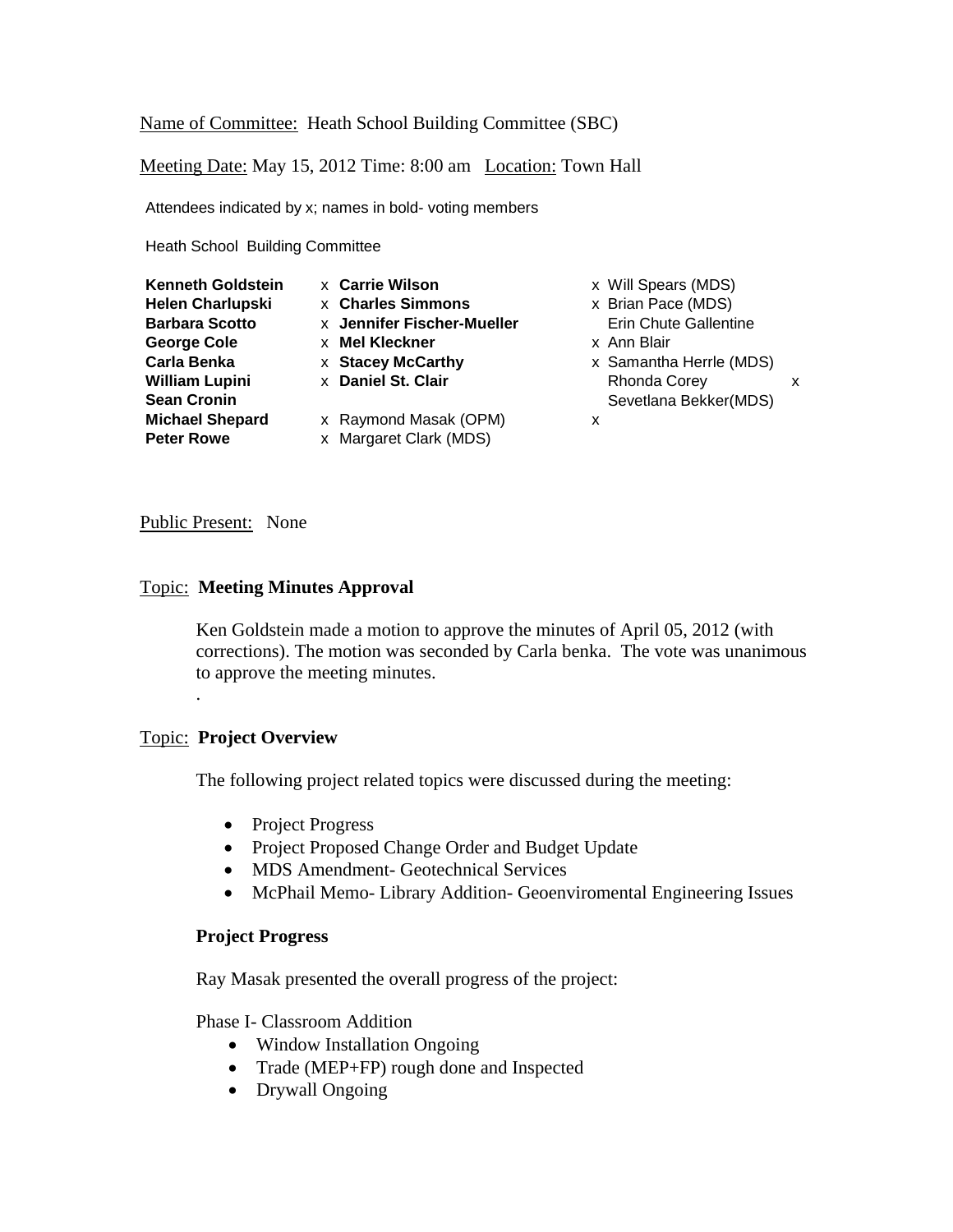- Masonry nearing completion
- Trade (MEP + FP) rough ongoing
- Door frame installation ongoing
- Two story mockup to be tested

Phase II –Cafeteria/ Auditorium

- Foundations and Underground Ductwork completed for Cafeteria
- Trades (MEP) rough ongoing
- Excavation and foundations ongoing for Library Addition
- Demo nearing completion
- Layout ongoing

### Furniture

• Purchase Order to be issued this week. Furniture plan came in under budget.

Technology Plan

• Final plan agreed to by the school department. Purchase Order to be issued. Technology plan came in on budget. However, it was noted that there was additional technology needs that the Heath School staff would like to explore. Ray Masak noted that since the furniture budget was under budget, it would be prudent to explore a funding reallocation with the MSBA.

Schedule

• Project is still presently on schedule for August 15, 2012 (Ray Masak reminded the group that there was no "wiggle" room in the schedule)

## **Project Proposed Change Order and Budget Update**

Regarding the proposed change orders for the project, Ray Masak presented that the overall costs that were either approved or proposed that would be allocated to contingency was  $\sim$ \$77,542. (up from  $\sim$ \$49,000 from the last meeting). Ray Masak stated that the project costs against contingency could be significantly less than anticipated. However, George Cole stated we should be cautious in this regard as the underground utility work had not started (which presents many unique challenges).

Ray Masak presented the following budget line items

| <b>Construction Contingency</b> | \$350,842 | \$77,542 (actual)             |
|---------------------------------|-----------|-------------------------------|
| Construction Test & Insp.       | \$61,576  | \$16,000 (MDS Amendment to be |
| covered under this line item)   |           |                               |
| <b>Furnishings</b>              | \$160,000 | $$124,615$ (actual)           |
| Computer Equipment              | \$120,000 | $$120,000$ (actual)           |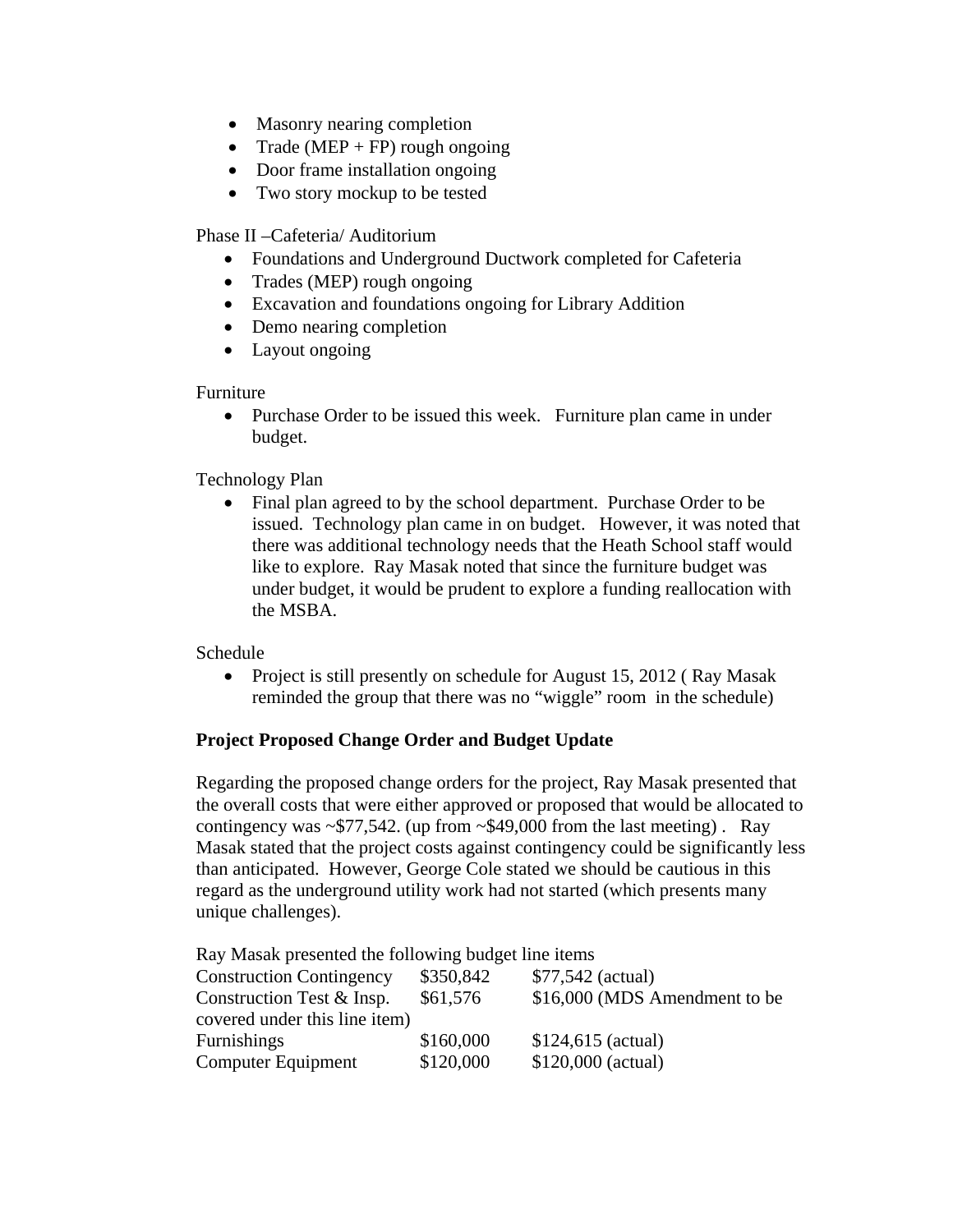### **MDS Amendment-Geotechnical Services**

Ray Masak provided the backup documentation justifying the need for additional geotechnical services. Ray stated that this was discussed at our last meeting (in concept) and that the testing budget could handle this amendment (refer above).

### **Library Addition- Geoenviromental Engineering Issues**

Ray Masak presented a memo prepared by MDS's consultant McPhail Associates which summarized the observations and provided recommendations regarding the initial earthwork activities with the proposed library addition. Ray stated that during design additional testing was needed to determine the extent of oil contamination which had occurred some time ago and that the contract documents had addressed this contamination. However, it was noted that after the oil contamination was encountered, the contractor elected to stop as preparations were not in place to address the encountered condition which was described in the contract documents. Ray further stated that to minimize the duration and costs associated with constructing the deep foundation for the proposed library addition, it was agreed to modify the foundations (grade beam) to minimize contaminated soil excavation/ disposal and groundwater treatment (thus the potential for a potential credit).

Ray Masak also stated that vapor intrusion mitigation measures were also recommended, ie a 60 mil vapor barrier installed directly under the slab and a venting system located below the floor slab

#### Topic: **New/ Old Business**

**Parking .** Ray Masak stated that additional temporary permits were required for the faculty and that the transportation department wanted a vote of HSBC to issue the permits. Mel Kleckner requested the number needed and Carrie Wilson stated only 5 more were required. On a motion made by Mel Kleckner to request 5 additional parking permits from the transportation department and seconded by Stacey McCarthy, the vote was unanimous.

Ray Masak stated that the Parking Plan for the Heath School was in the cue behind the Pierce School and that the HSBC should consider deferring the restriping of the front parking lot until the formal plan is approved.

**Field Use.** Based on significant amount of open space that would be disturbed, it was suggested that Erin Chute Gallentine and Lisa Paradis (Department Heads for the Parks and Recreation Departments respectively) be invited to the next meeting of the HSBC to discuss open space needs of the school.